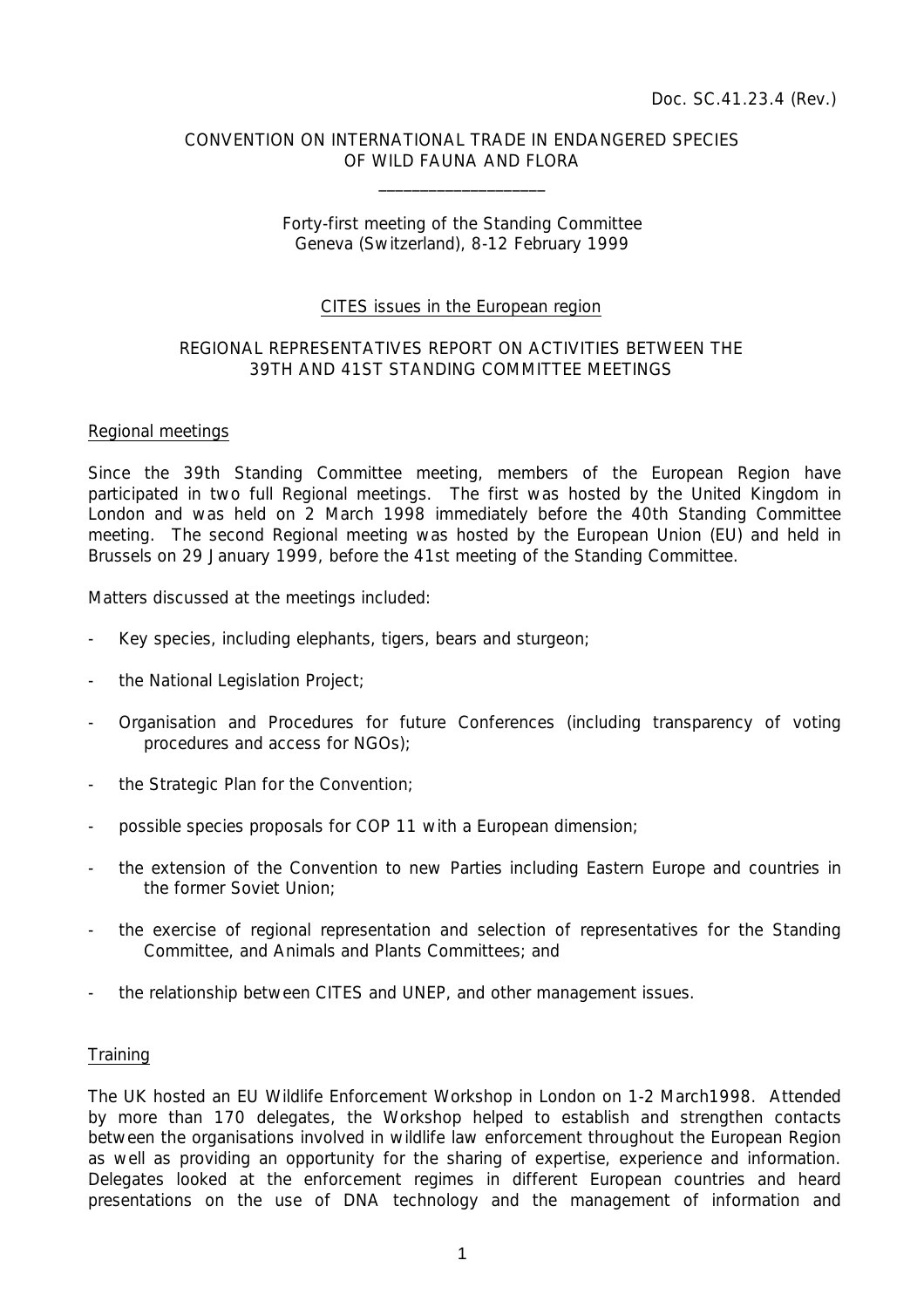intelligence. Enforcement Officers gave presentations on case studies from different areas of the Region and the Workshop concluded with a special session on the trade in tiger trade.

# Participation in SC Working Groups

At the request of the Secretariat, the UK participated in a meeting of the Strategic Plan Working Group, held in Geneva from 2-4 November 1998. The Group produced a draft framework for a strategic plan for consideration by the Standing Committee at its 41st meeting.

# Other CITES business

In July 1998, in response to Notification 1998/19, the UK submitted a short informal paper to the CITES Secretariat on possible options to improve the organization and procedures for future Conferences. This set out a range of options for discussion and was developed in part from the consideration of these issues at the March Regional meeting. Subjects covered included: the development of guidance for Parties and Observers on the submission of documents and the roles of the various Conference institutions, etc.; mechanisms to convey material and messages during the Conference itself including an examination of electronic media; suggestions to improve participation in the Conference by Parties and Observers; and options for reducing the impact of secret ballots on Conference business. The Secretariat produced a paper for consideration at SC 41 developed from the comments received.

# Tiger Missions

The programme of visits to range states and consumer countries by the Technical Mission led by the Secretariat was launched in London on 20 January 1999 when the Mission visited the UK for two days. The Technical Mission will precede visits by a high-level Mission to be led by the UK as Chair of the Standing Committee in accordance with the Committee's decision taken at its 40<sup>th</sup> Meeting.

# Individual Party Initiatives (Belgium)

• Study of mortality of birds in transport

Between January and December 1996 mortality rates in imports of birds into Belgium were investigated. This report concerning CITES and Non-CITES species is available in English as are the reports made for 1994 and 1995.

# Individual Party Initiatives (Czech Republic)

• The 10<sup>th</sup> Meeting of the Interpol Wildlife Crime Sub-group

This was held in Prague from 2-4 June 1998. Thirty-five delegates from 25 countries were present, including representatives from the General Secretariat of Interpol, the CITES Secretariat and the World Customs Organisation. The meeting was co-organised by the Czech Environment Inspectorate.

• A regional training seminar for customs officers dealing with CITES

This was organised by the World Customs Organisation, the French Customs Services, and the General Directorate of Customs of the Czech Republic in Jiloviste near Prague from 8-10 June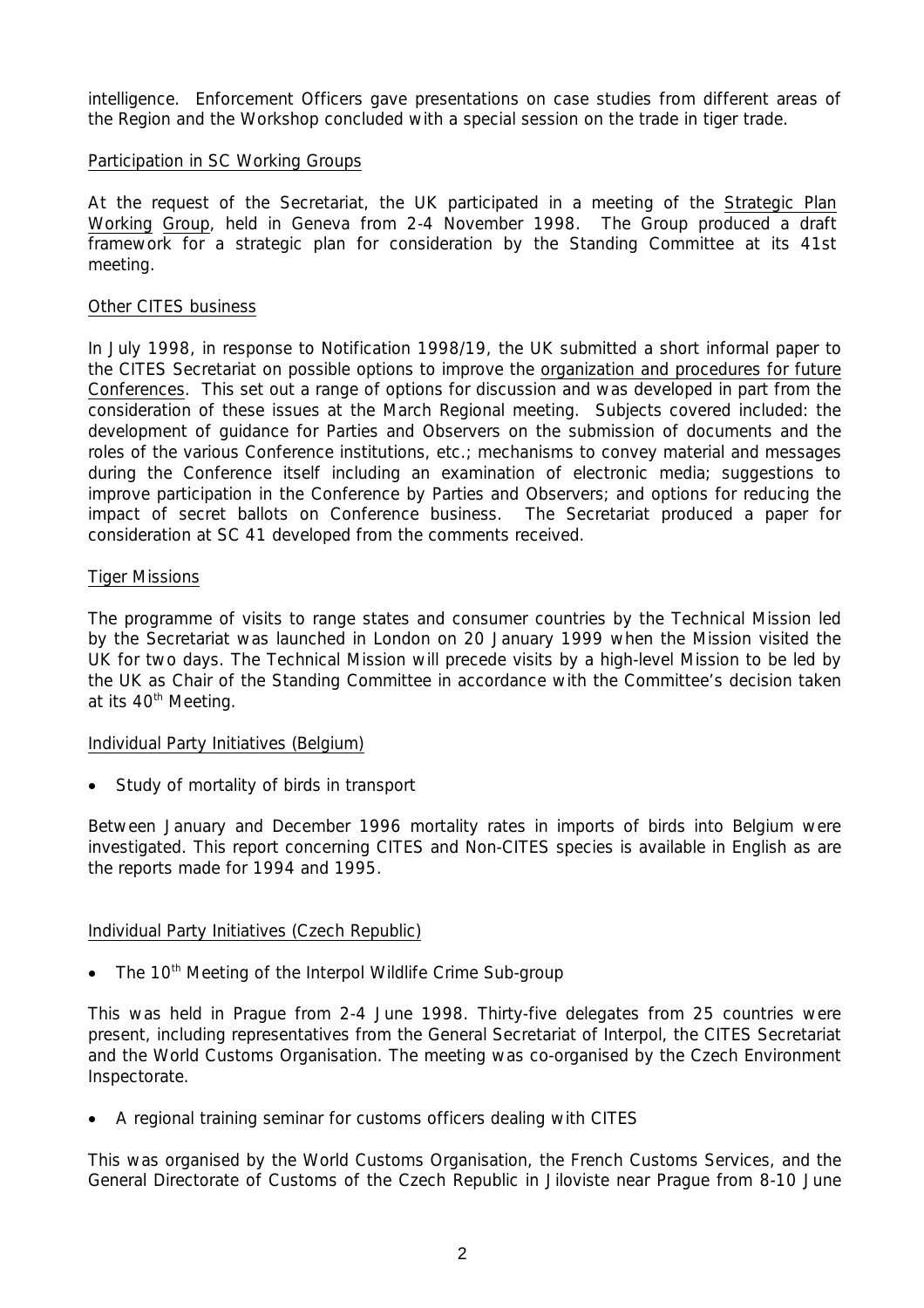1998. It was attended by 16 participants from Bulgaria, Hungary, Macedonia, Poland, Romania, Slovakia, Slovenia, and Ukraine, with 25 participants from the Czech Republic.

The 3<sup>rd</sup> European Regional Meeting on CITES Plants Issues

This was held in Desna from 5-8 October 1998. The meeting was co-organised by the Agency for Nature and Landscape Conservation of the Czech Republic – the national CITES Scientific Authority. The meeting was attended by 46 delegates from 15 European countries, the European Commission, Mexico and the CITES Secretariat.

• A workshop on CITES implementation in the European Union

This was organised jointly by the European Commission and the Ministry of the Environment of the Czech Republic in Prague from 12-13<sup>th</sup> November 1998. The workshop was targeted on ten countries from Central and Eastern Europe and Cyprus, which are candidates for European Union membership. More than 50 participants from those countries attended. The speakers were from the European Commission, the Czech Republic, Germany, TRAFFIC Europe, the United Kingdom and France.

# Individual Party Initiatives (Germany)

Sturgeon workshop, Cavilm 98

In November 1998 an international seminar on sturgeon conservation issues was held by the German Scientific Authority on the island of Vilm, Germany. 50 scientists, caviar traders and representatives of state authorities evaluated the actual situation of the sturgeon populations in the Volga-Caspian region. The reasons for the eminent decline could be determined: lacking or data, discrepancies in evaluation methods and missing co-ordination between the different countries concerning catch quotas. Also the release of fingerlings, without which some species would be already wiped out is not handled in a common and scientifically based manner. Lack of control and changing competencies also support poaching, over-fishing and illegal trade. The participants agreed, that scientifically based and harmonised management measures in the countries of origin are to be developed for the future, accompanied by import controls or even restrictions by the importing countries.

• Training programme on medicinal plants

To assist CITES Management Authorities in efficiently implementing the Convention, a training programme covering species used in medicines was prepared by the CITES Scientific Authority of Germany. The training material includes information on: (1) significant trade; (2) the most important sources of supply; (3) information on trade to Germany; (4) derivatives in trade and their processed forms; (5) harmonised customs codes; (6) pharmaceutical names; (7) data on the most important CITES-listed plant species used for medicines and as aromas, including name, country of origin and parts in use; (8) training exercises. The material is available in English and German. Because of differences in the pharmaceutical nomenclature used in German and English, the versions differ slightly. The English version is being translated into Chinese, Italian and Spanish.

The material on medicinal plants was first used during a training seminar organised by the Secretariat in Pucón (Chile) in October 1997. Since then, three workshops have been held in Germany as part of CITES training courses and for customs officers. Two additional workshops will be held in December 1998.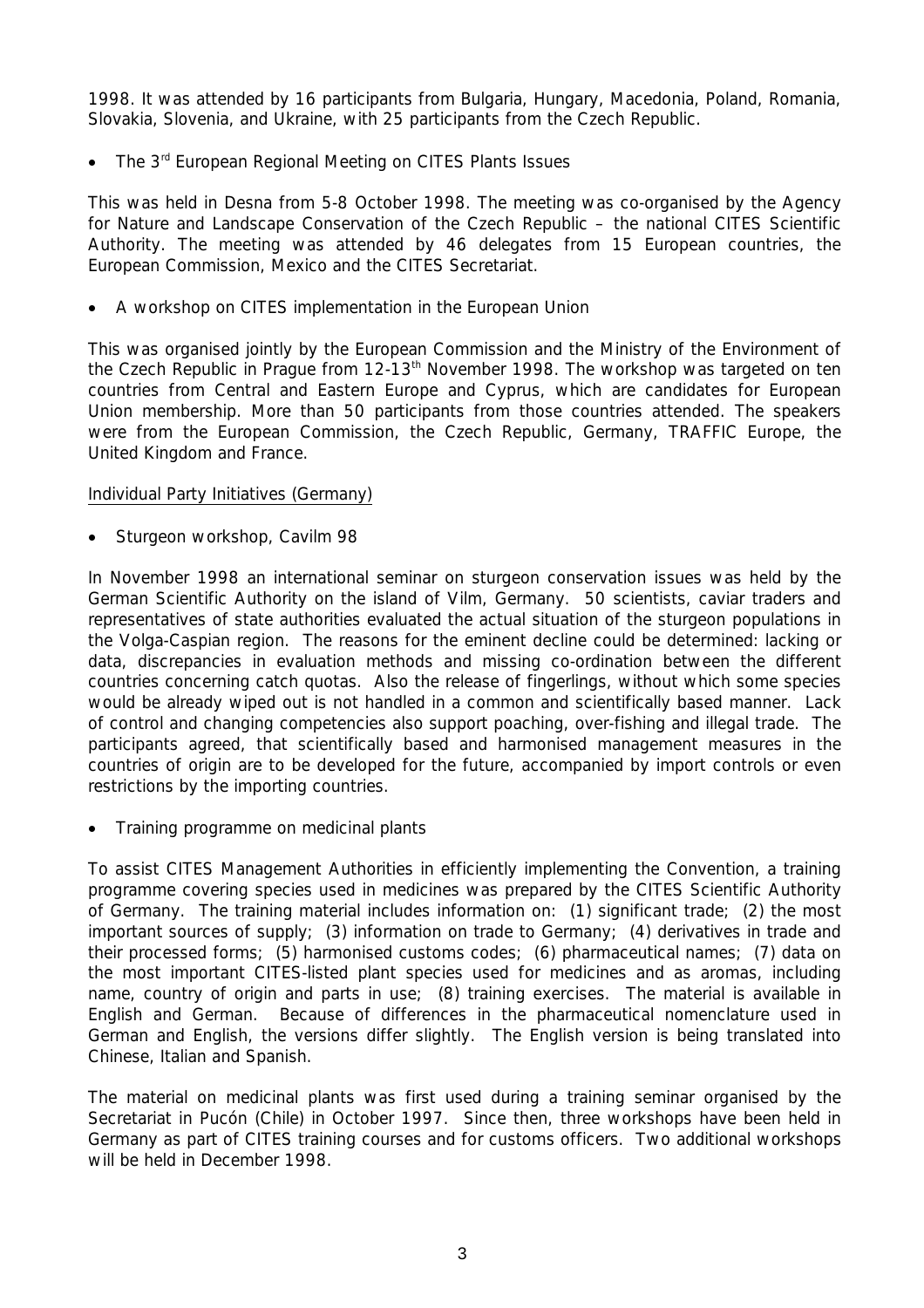A reference collection of samples of CITES-listed medicinal and aromatic plants and a checklist of CITES-listed species used in medicine with their vernacular, pharmaceutical and commercial names is also being prepared. At present, the reference collection consists of plant parts in different forms for about 20 CITES-listed species and for several hundred non-CITES species.

German study on transport mortality

Between January and December 1996, mortality rates in imports of birds and reptiles into Germany were investigated, following Resolution Conf. 9.23. To be able to estimate the overall mortality rates of the animals before international transport, Tanzania was chosen as an example and important exporting country to gather information on the holding ground of middlemen and exporters and the conditions of trapping. The study is available in English.

# Individual Party initiatives (Netherlands)

• Training seminar for Netherlands, Aruba and Netherlands Antilles

In December 1997 a training seminar was organised on Aruba with participants from the three parts of the Kingdom of the Netherlands: Aruba, Netherlands Antilles and the Netherlands. About 75 people attended the training, which included policy aspects of CITES, permit issues, scientific and enforcement matters. The CITES Secretariat and different institutions from the three parts of the Kingdom gave presentations. The training gave a new impulse to CITES implementation after Aruba joined CITES in 1995, and the Netherlands Antilles are also expecting to join CITES shortly.

• Contribution to an evaluation of tree species

After the first phase of the "Tree Species Evaluation", a study which had been carried out by WCMC in 1996, the Netherlands has supported the second phase of this project as well. The CITES listing criteria were applied to o58 tree species for the first time in Phase 1 of the project, and presented to the 7<sup>th</sup> meeting of the CITES Plants Committee. The Plants Committee invited the Netherlands to continue the process and in the second phase another 250 species were evaluated. The combined report has just been finished and forms a contribution to the evaluaion of different tree species. The report will be presented to the Chairman of the Plants Committee fairly soon for further advice and discussion.

# Individual Party initiatives (Spain)

• Masters degree course on Management, Conservation and Control of species involved in International trade.

This course was held during May, June and July 1998, and managed by Dr. Margarita Clemente, Chairwoman of the CITES Plants Committee. It was organised by the International University of Andalusia in co-operation with the Scientific and Management Authorities of Spain, the CITES Secretariat and Standing Committee, the *Unione Nazionale Industria Conciaria* of Italy, the Botanical Gardens and the University of Cordoba, the Barcelona Zoo, the C & M Foundation, and the International World Conservation Trust.

The course was held in Baeza (Jaen) with the participation of 57 teachers from 12 different countries, the CITES Secretariat and the European Commission. The 25 students, from the CITES Scientific and Management authorities and NGOs of Brazil, Chile, Colombia, Costa Rica, Cuba, Ecuador, Spain, Equatorial Guinea, Mexico, Paraguay, Peru, Dominican Republic, Uruguay, and Venezuela, have received 400 hours of training on all the management and scientific matters needed for the application and enforcement of the Convention. Some of the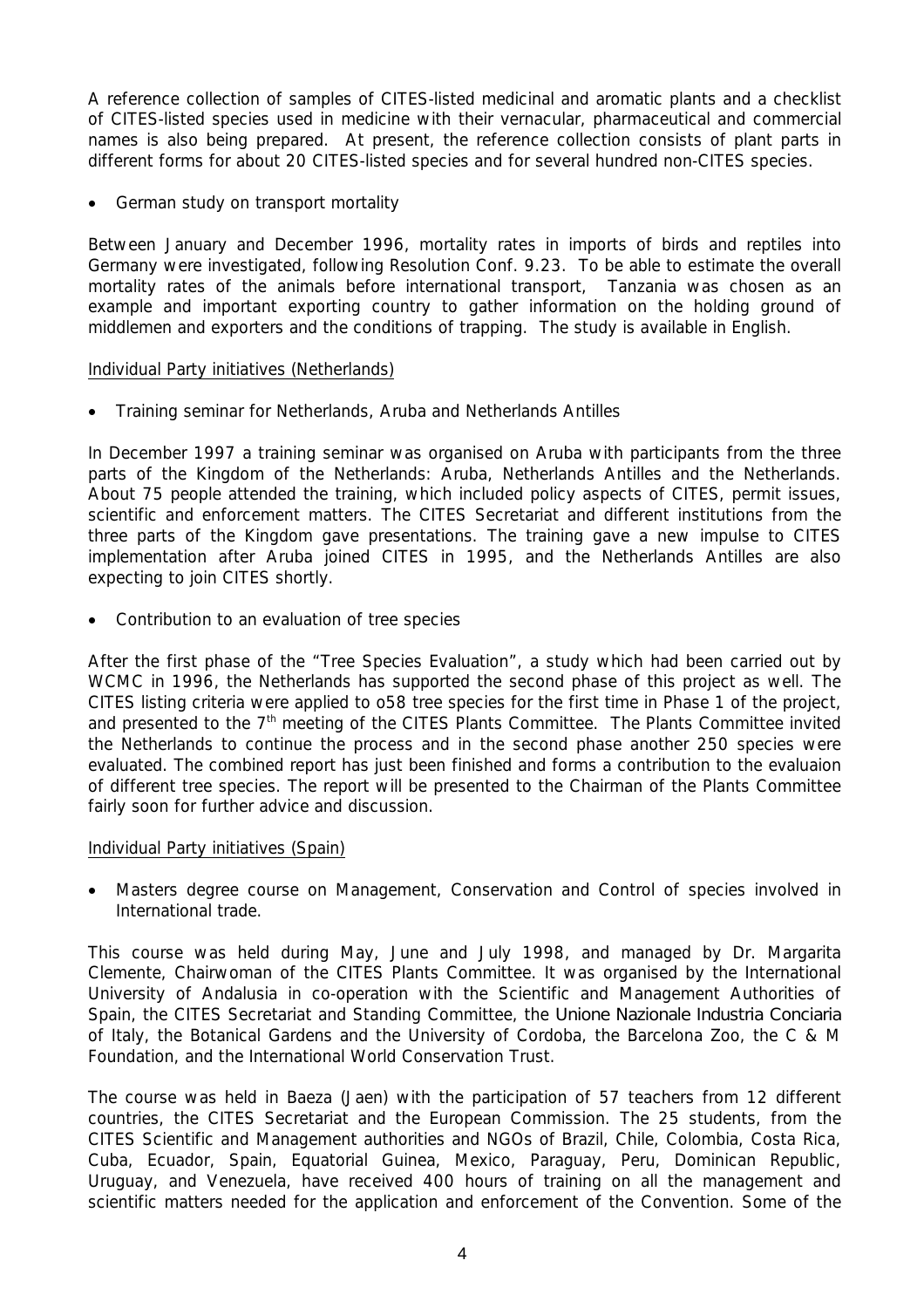practices were imparted in the Customs offices of Algeciras, the Botanical Garden of Cordoba, the Zoos of Barcelona and Jerez, and some National Parks and Natural Areas.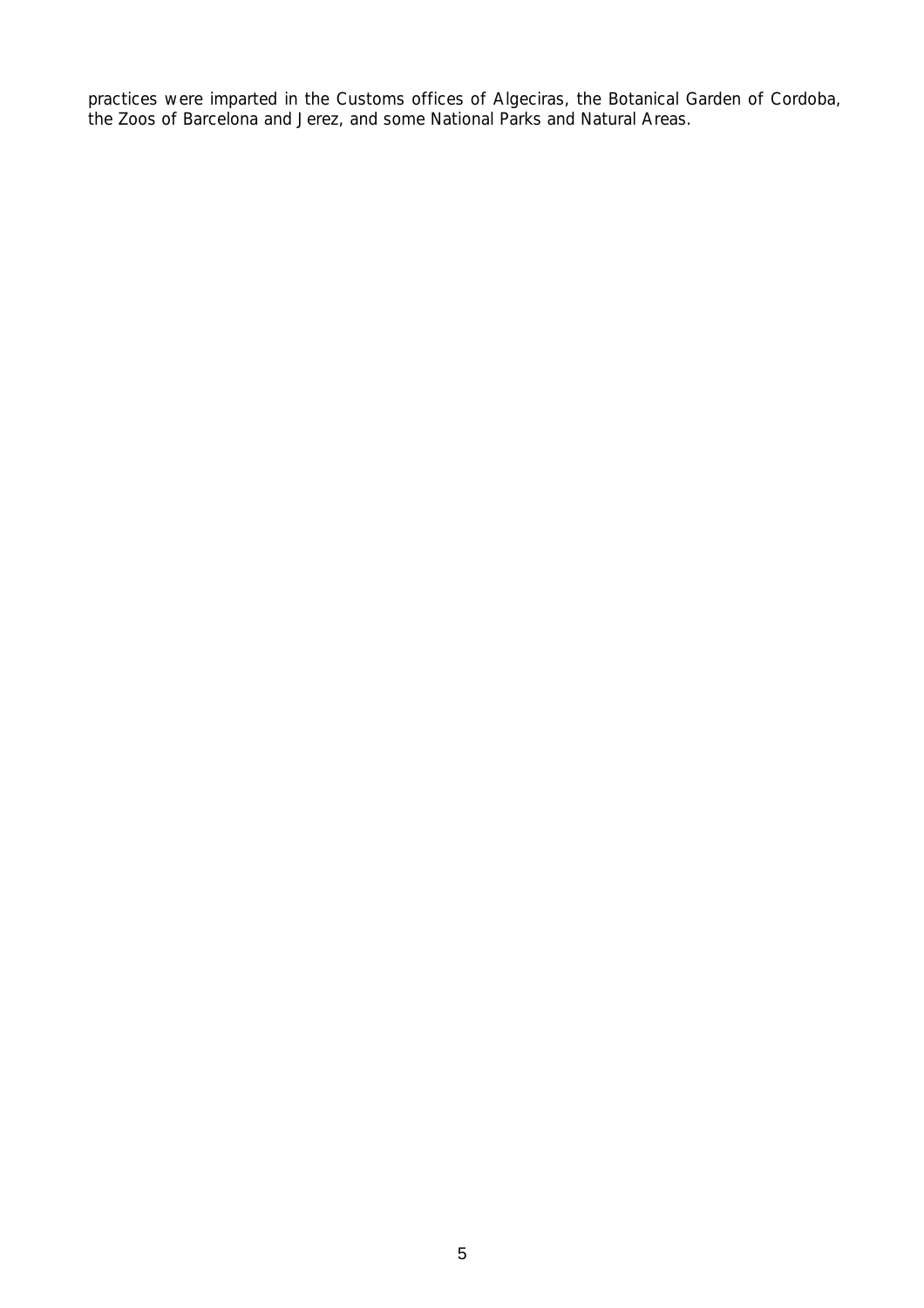# Individual Party initiatives (United Kingdom)

During 1998 the UK has made additional financial contributions to further the work of the Convention. It helped to fund the third dialogue meeting of African Elephant range states held in Arusha in October 1998; have offered to finance the first year of the new Elephant Trade Information System, developed by TRAFFIC in the light of the decisions of the 10th Conference; and have offered up to £60,000 to finance the disposal of Government held stocks of ivory under the terms of Conference decision 10.2. These build on our continued support for the West African office of IUCN's African Elephant Specialist Group and the Lusaka Agreement.

Since the Harare Conference, we have also supported the work of IUCN's African Rhino Coordinator; the conservation of the tigers by providing matching funding for projects identified by 21st Century Tiger; supported TRAFFIC's Symposium on Traditional Medicines in Hong Kong; funded research to review the use of marine species in traditional medicines and financed work by the Royal Botanic Gardens, Kew, into the effectiveness of trade controls on artificially propagated plant material. In all this brought additional UK support for the Convention to more than £350,000.

We have continued with our successful CITES "Check it Out" campaign, distributing more than half a million leaflets to the travelling public and securing prime advertising sites at the major UK airports. This year the literature campaign has been backed by up by radio advertising. We have also worked with the CITES Secretariat and TRAFFIC East Asia to produce a poster in the three CITES languages and Chinese for distribution to all Parties to assist in raising awareness of the plight of the tiger and the continued threat it faces from illegal trade. In addition we are working on a special guide to CITES procedures for traditional medicine practitioners and retailers based in the UK.

# Enforcement

UK Enforcement Agencies have continued to devote substantial resources to the detection and prosecution of wildlife crime during the period.

- Work continues on the ongoing "Operation Charm" aimed at tackling the illegal sale of traditional medicines containing endangered species derivatives. In February 1997 the Metropolitan Police working with the Wildlife Protection Society of India searched a shop in central London and seized 138 shahtoosh shawls, valued at £353,000.
- On 11 March 1998, Metropolitan Police Officers seized 65 specimens from a taxidermy shop in north London. They included a tiger, tiger cub, green turtle, grey wolf and leopard.
- In June 1998, UK Customs detained over 100 CITES listed birds including Lear's macaws, Palm cockatoos, Red-tailed Black Cockatoos, Yellow-tailed Black Cockatoos, Greater Sulphur Crested Cockatoos and Galahs as part of an on-going investigation.

In July 1997 the UK produced two further publications in the Wildlife Crime series*;* a Directory of Forensic Expertise and Using DNA Forensic Evidence for use by UK police forces. Together they provide detailed information and advice about the steps which need to be taken if police officers and others plan to use DNA evidence as part of an investigation. A kit with everything a veterinary surgeon needs to take a blood sample from a bird of prey, has also been made available.